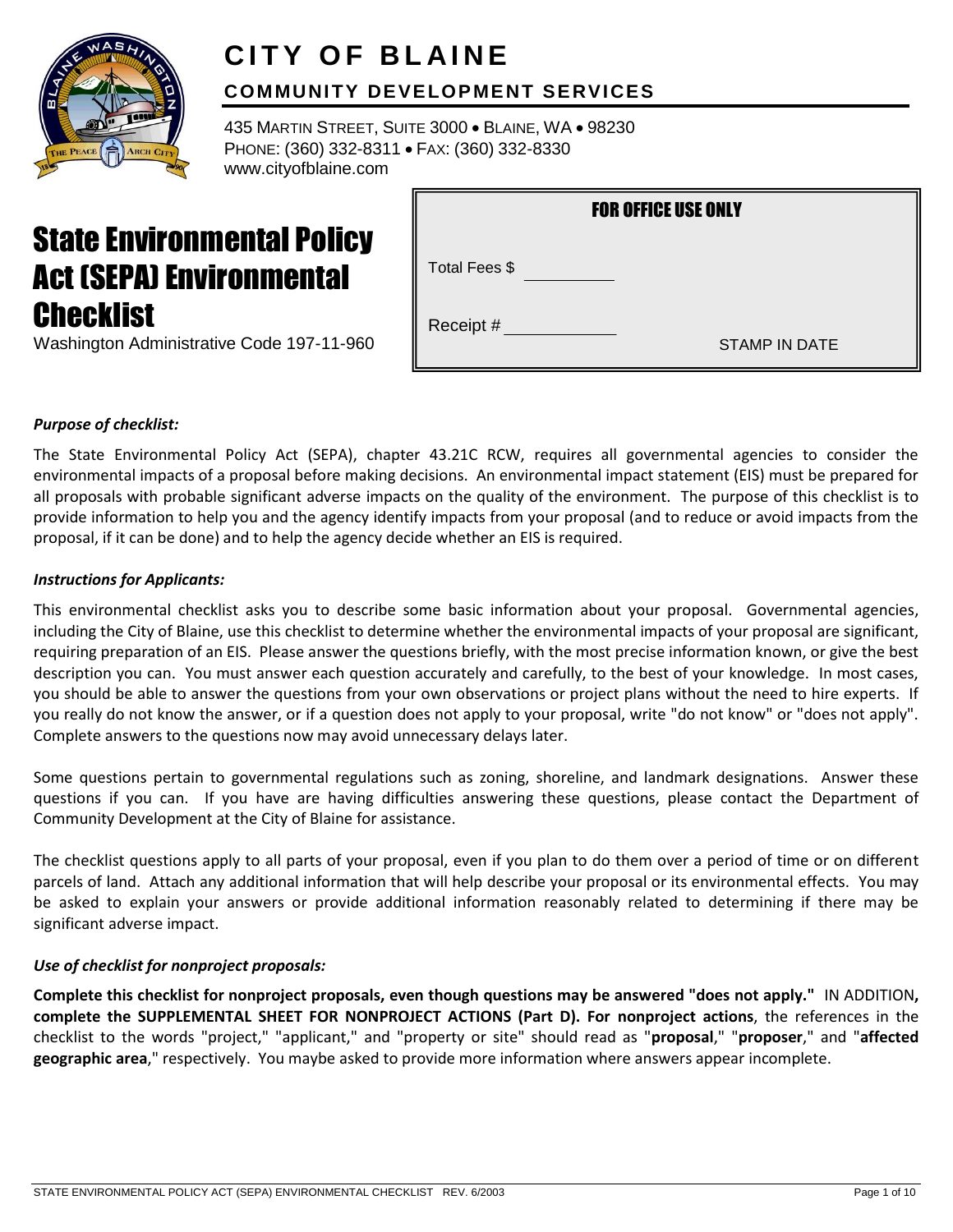# **A. BACKGROUND**

- 1. Name of proposed project, if applicable:
- 2. Name of applicant:
- 3. Address and phone number of applicant and contact person:
- 4. Date checklist prepared:
- 5. Agency requesting checklist:

#### **CITY OF BLAINE**

- 6. Proposed timing or schedule (including phasing, if applicable):
- 7. Do you have any plans for future additions, expansion, or further activity related to or connected with this proposal? If yes, explain.
- 8. List any environmental information you know about that has been prepared, or will be prepared, directly related to this proposal.
- 9. Do you know whether applications are pending for governmental approvals of other proposals directly affecting the property covered by your proposal? If yes, explain.
- 10. List any government approvals or permits that will be needed for your proposal, if known.
- 11. Give brief, complete description of your proposal, including the proposed uses and the size of the project and site. There are several questions later in this checklist that ask you to describe certain aspects of your proposal. You do not need to repeat those answers here.
- 12. Location of the proposal. Give sufficient information for a person to understand the precise location of your proposed project, including a street address, if any, and section, township, and range, if known. If a proposal would occur over a range of area, provide the range or boundaries of the site(s). Provide a legal description, site plan, vicinity map, and topographic map, if reasonably available. While you should submit any plans required by the agency, you are not required to duplicate maps or detailed plans submitted with any permit applications related to this checklist*.*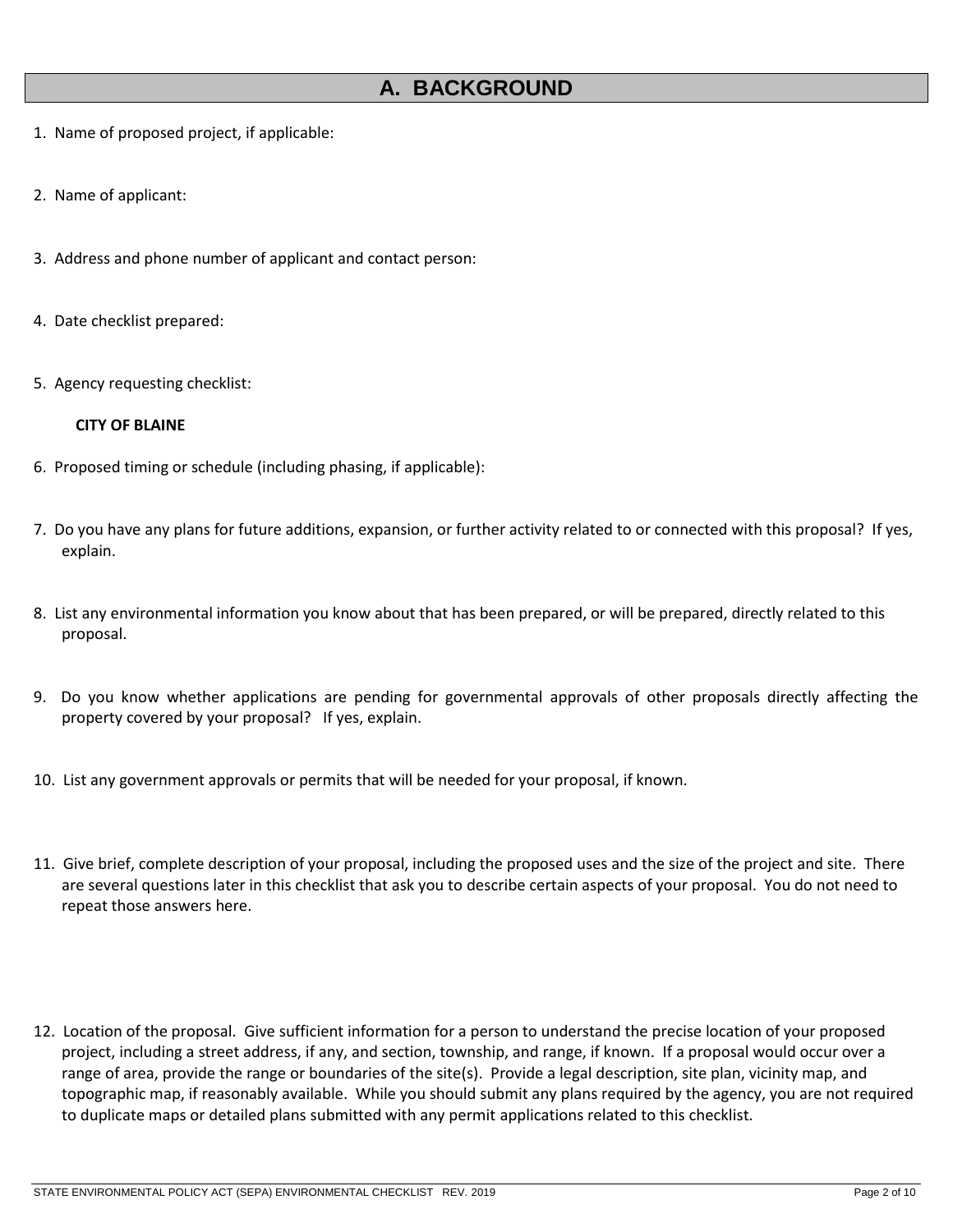# **B. ENVIRONMENTAL ELEMENTS**

#### **1. Earth**

- a. General description of the site (circle one or more): Flat, rolling, hilly, steep slopes, mountainous, other.
- b. What is the steepest slope on the site (approximate percent slope)? and note any prime farmland.
- c. What general types of soils are found on the site (for example, clay, sand, gravel, peat, muck)? If you know the classification of agricultural soils, specify them and note any prime farmland.
- d. Are there surface indications or history of unstable soils in the immediate vicinity? If so, describe.
- e. Describe the purpose, type, and approximate quantities of any filling or grading proposed. Indicate source of fill.
- f. Could erosion occur as a result of clearing, construction, or use? If so, generally describe.
- g. About what percent of the site will be covered with impervious surfaces after project construction (for example, asphalt or buildings)?
- h. Proposed measures to reduce or control erosion, or other impacts to the earth, if any:

#### **2. Air**

- a. What types of emissions to the air would result from the proposal (i.e., dust, automobile, odors, industrial wood smoke) during construction and when the project is completed? If any, generally describe and give approximate quantities if known.
- b. Are there any off-site sources of emissions or odor that may affect your proposal? If so, generally describe.
- c. Proposed measures to reduce or control emissions or other impacts to air, if any:

#### **3. Water**

#### **a. Surface:**

1) Is there any surface water body on or in the immediate vicinty of the site (including year-round and seasonal streams, saltwater, lakes, ponds, wetlands)? If yes, describe type and provide names. If appropriate, state what stream or river it flows into.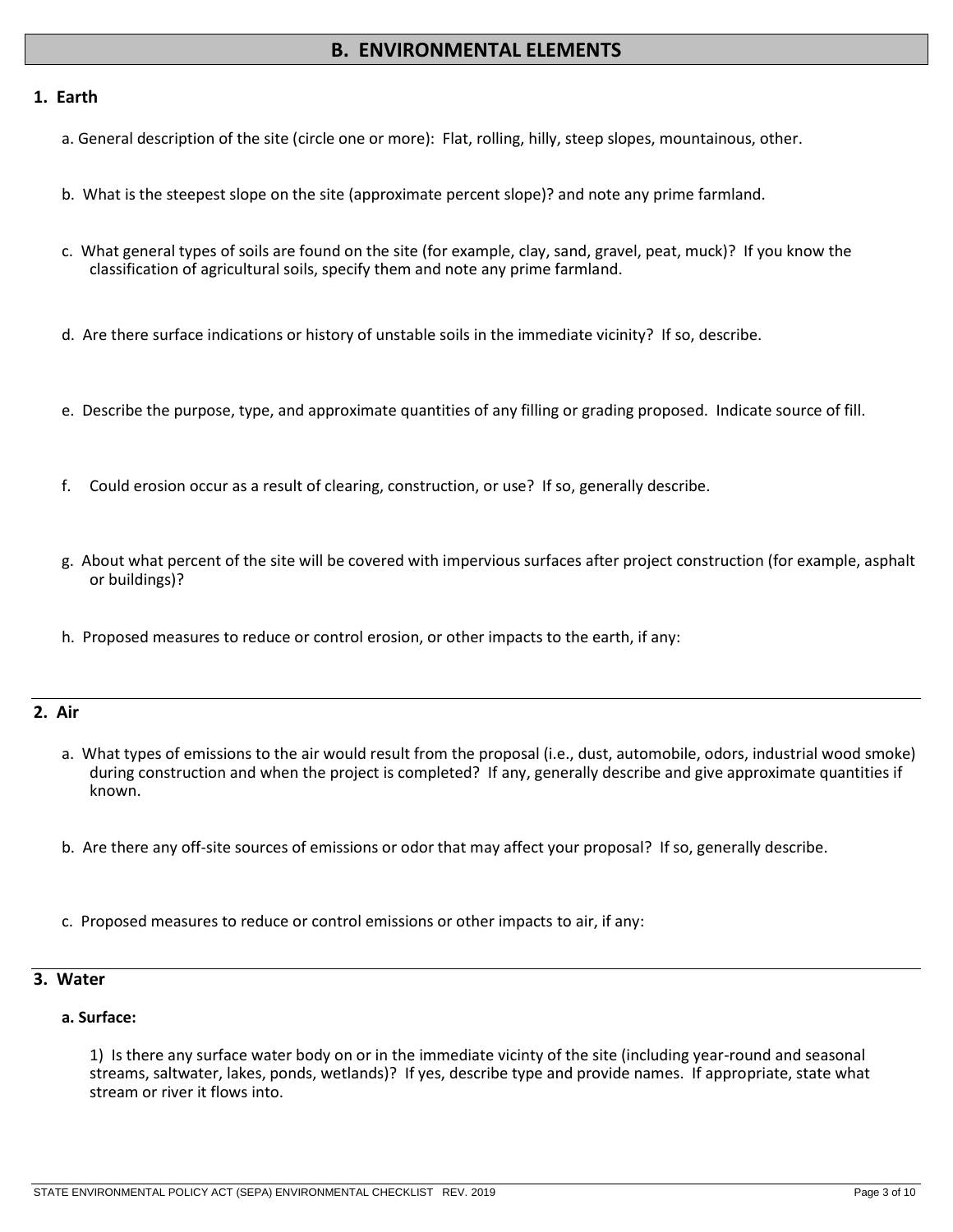2) Will the project require any work over, in, or adjacent to (within 200 feet of) the described waters? If yes, please describe and attach available plans. 3) Estimate the amount of fill and dredge material that would be placed in or removed from surface water or wetlands and indicate the area of the site that would be affected. Indicate the source of fill material.

4) Will the proposal require surface water withdrawals or diversions? Give general description, purpose, and approximate quantities if known.

5) Does the proposal lie within a 100-year floodplain? If so, note location on the site plan.

6) Does the proposal involve any discharges of waste materials to surface waters? If so, describe the type of waste and anticipated volume of discharge.

#### **b. Ground:**

1) Will ground water be withdrawn, or will water be discharged to ground water? Give general description, purpose, and approximate quantities if known.

2) Describe waste material that will be discharged into the ground from septic tanks or other sources, if any (for example: Domestic sewage; industrial, containing the following chemicals: agricultural; etc.). Describe the general size of the system, the number of such systems, the number of houses to be served (if applicable), or the number of animals or humans the system(s) are expected to serve.

#### **c. Water Runoff (including storm water):**

1) Describe the source of runoff (including storm water) and method of collection and disposal, if any (include quantities, if known). Where will this water flow? Will this water flow into other waters? If so, describe.

2) Could waste materials enter ground or surface waters? If so, generally describe.

#### **d. Proposed measures to reduce or control surface, ground, and runoff water impacts, if any:**

#### **4. Plants**

- a. Check or circle types of vegetation found on the site:
- \_\_ deciduous tree: alder, maple, aspen, other
- \_\_ evergreen tree: fir, cedar, pine, other
- \_\_ shrubs
- \_\_ grass
- \_\_ pasture
- \_\_ crop or grain
- \_\_ wet soil plants: cattail, buttercup, bulrush, skunk cabbage, other
- \_\_ water plants: water lily, eelgrass, milfoil, other
- \_\_ other types of vegetation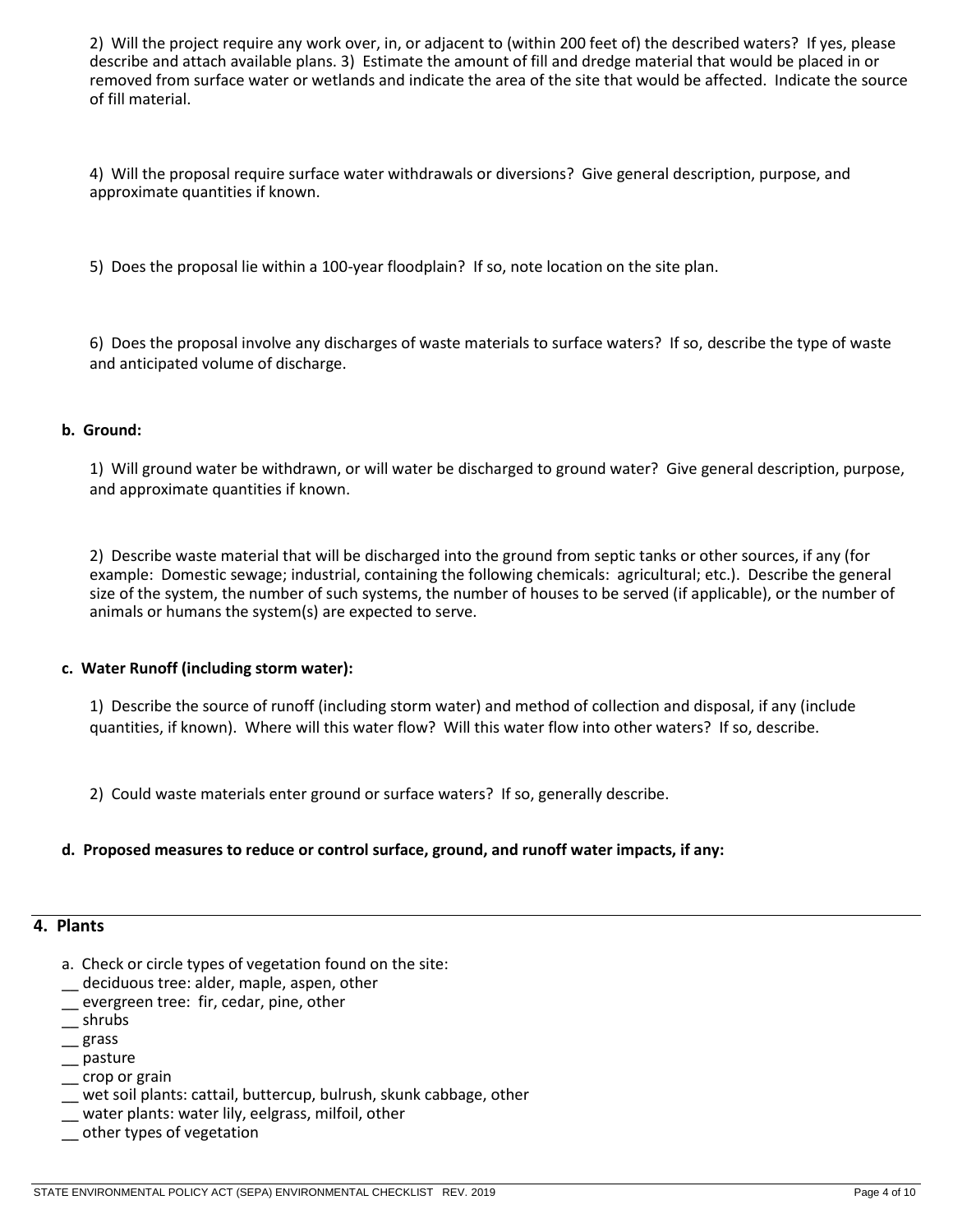- b. What kind and amount of vegetation will be removed or altered?
- c. List threatened or endangered species known to be on or near the site.
- d. Proposed landscaping, use of native plants, or other measures to preserve or enhance vegetation on the site, if any:
- e. List all noxious weeds and invasive species known to be on or near the site.

## **5. Animals**

a. Circle any birds and animals which have been observed on or near the site or are known to be on or near the site:

birds: hawk, heron, eagle, songbirds, other: .................... mammals: deer, bear, elk, beaver, other: ........................ fish: bass, salmon, trout, herring, shellfish, other: ...........

- b. List any threatened or endangered species known to be on or near the site.
- c. Is the site part of a migration route? If so, explain.
- d. Proposed measures to preserve or enhance wildlife, if any:
- e. List any invasive animal species known to be on or near the site.

# **6. Energy and Natural Resources**

- a. What kinds of energy (electric, natural gas, oil, wood stove, solar) will be used to meet the completed project's energy needs? Describe whether it will be used for heating, manufacturing, etc..
- b. Would your project affect the potential use of solar energy by adjacent properties? If so, generally describe.
- c. What kinds of energy conservation features are included in the plans of this proposal? List other proposed measures to reduce or control energy impacts, if any:

# **7. Environmental Health**

- a. Are there any environmental health hazards, including exposure to toxic chemicals, risk of fire and explosion, spill, or hazardous waste, that could occur as a result of this proposal? If so, describe.
	- 1) Describe special emergency services that might be required.
	- 2) Proposed measures to reduce or control environmental health hazards, if any:
	- 3) Describe any toxic or hazardous chemicals that might be stored, used, or produced during the project's development or construction, or at any time during the operating life of the project.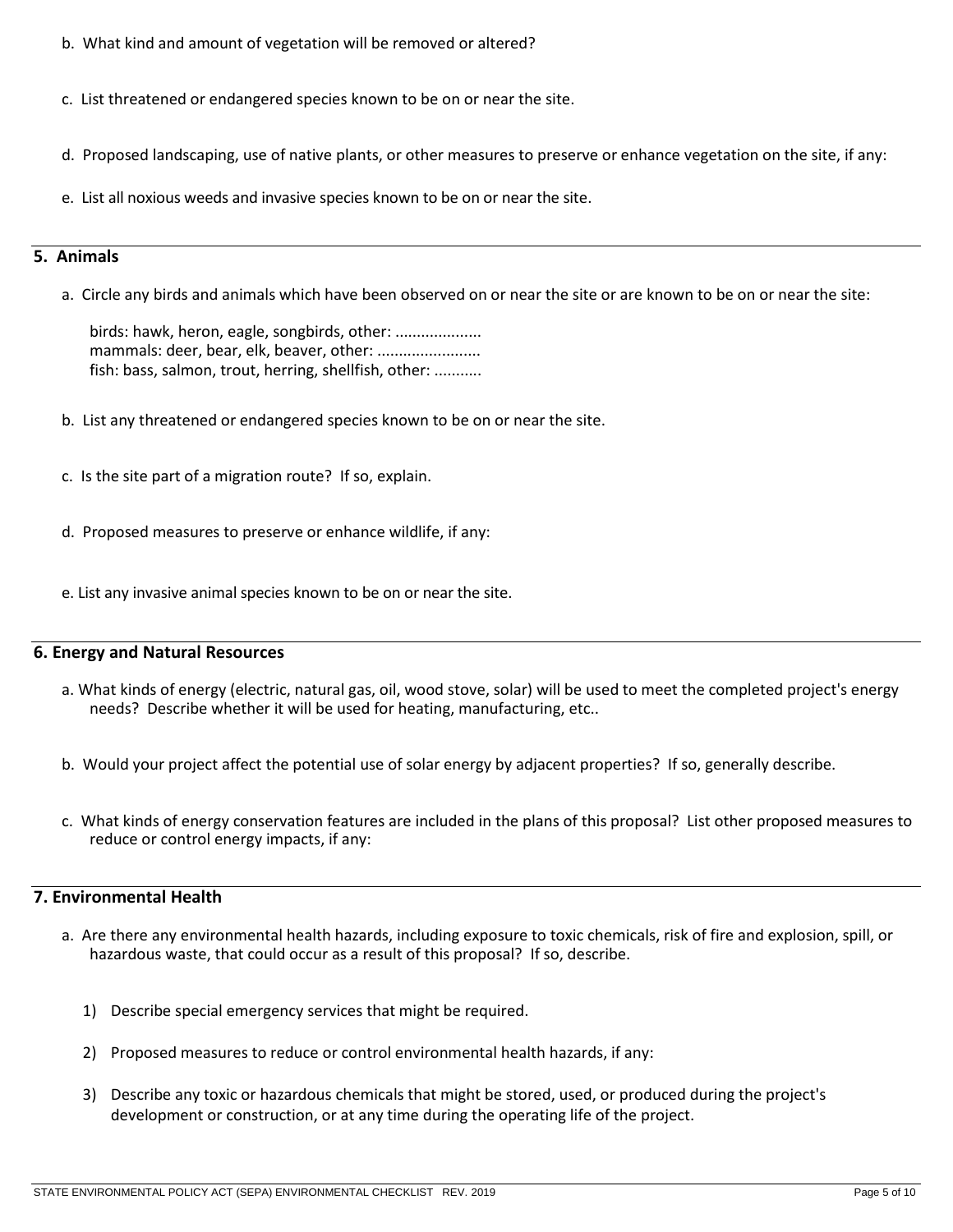- 4) Describe special emergency services that might be required.
- 5) Proposed measures to reduce or control environmental health hazards, if any:
- b. Noise

1) What types of noise exist in the area which may affect your project (for example: traffic, equipment, operation, other)?

2) What types and levels of noise would be created by or associated with the project on a short-term or a long-term basis (for example: traffic, construction, operation, other)? Indicate what hours noise would come from the site.

3) Proposed measures to reduce or control noise impacts, if any:

# **8. Land and Shoreline Use**

- a. What is the current use of the site and adjacent properties?
- b. Has the site been used for agriculture? If so, describe.
	- 1) Will the proposal affect or be affected by surrounding working farm or forest land normal business operations, such as oversize equipment access, the application of pesticides, tilling, and harvesting? If so, how:
- c. Describe any structures on the site.
- d. Will any structures be demolished? If so, what?
- e. What is the current zoning classification of the site?
- f. What is the current comprehensive plan designation of the site?
- g. If applicable, what is the current shoreline master program designation of the site?
- h. Has any part of the site been classified as an "environmentally sensitive" area? If so, specify.
- i. Approximately how many people would reside or work in the completed project?
- j. Approximately how many people would the completed project displace?
- k. Proposed measures to avoid or reduce displacement impacts, if any:
- l. Proposed measures to ensure the proposal is compatible with existing and projected land uses and plans, if any:
- M. Proposed measures to reduce or control impacts to agricultural and forest lands of long-term commercial significance, if any: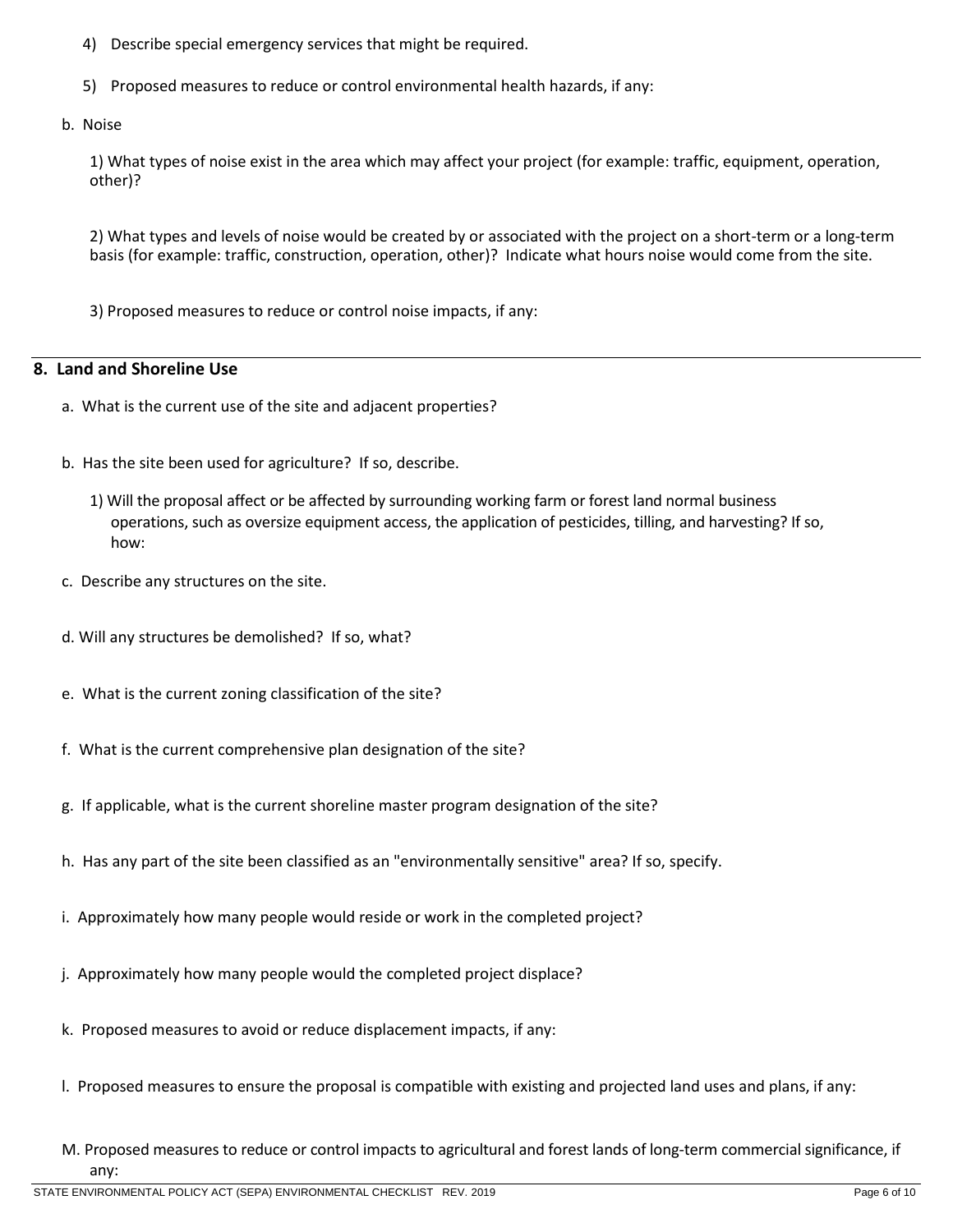#### **9. Housing**

- a. Approximately how many units would be provided, if any? Indicate whether high, middle, or low-income housing.
- b. Approximately how many units, if any, would be eliminated? Indicate whether high, middle, or low-income housing.
- c. Proposed measures to reduce or control housing impacts, if any:

#### **10. Aesthetics**

- a. What is the tallest height of any proposed structure(s), not including antennas; what is the principal exterior building material(s) proposed?
- b. What views in the immediate vicinity would be altered or obstructed?
- Proposed measures to reduce or control aesthetic impacts, if any:

### **11. Light and Glare**

- a. What type of light or glare will the proposal produce? What time of day would it mainly occur?
- b. Could light or glare from the finished project be a safety hazard or interfere with views?
- c. What existing off-site sources of light or glare may affect your proposal?
- d. Proposed measures to reduce or control light and glare impacts, if any:

### **12. Recreation**

- a. What designated and informal recreational opportunities are in the immediate vicinity?
- b. Would the proposed project displace any existing recreational uses? If so, describe.
- c. Proposed measures to reduce or control impacts on recreation, including recreation opportunities to be provided by the project or applicant, if any:

# **13. Historic and Cultural Preservation**

- a. Are there any buildings, structures, or sites, located on or near the site that are over 45 years old listed in or eligible for listing in national, state, or local preservation registers ? If so, specifically describe.
- b. Are there any landmarks, features, or other evidence of Indian or historic use or occupation? This may include human burials or old cemeteries. Is there any material evidence, artifacts, or areas of cultural importance on or near the site? Please list any professional studies conducted at the site to identify such resources.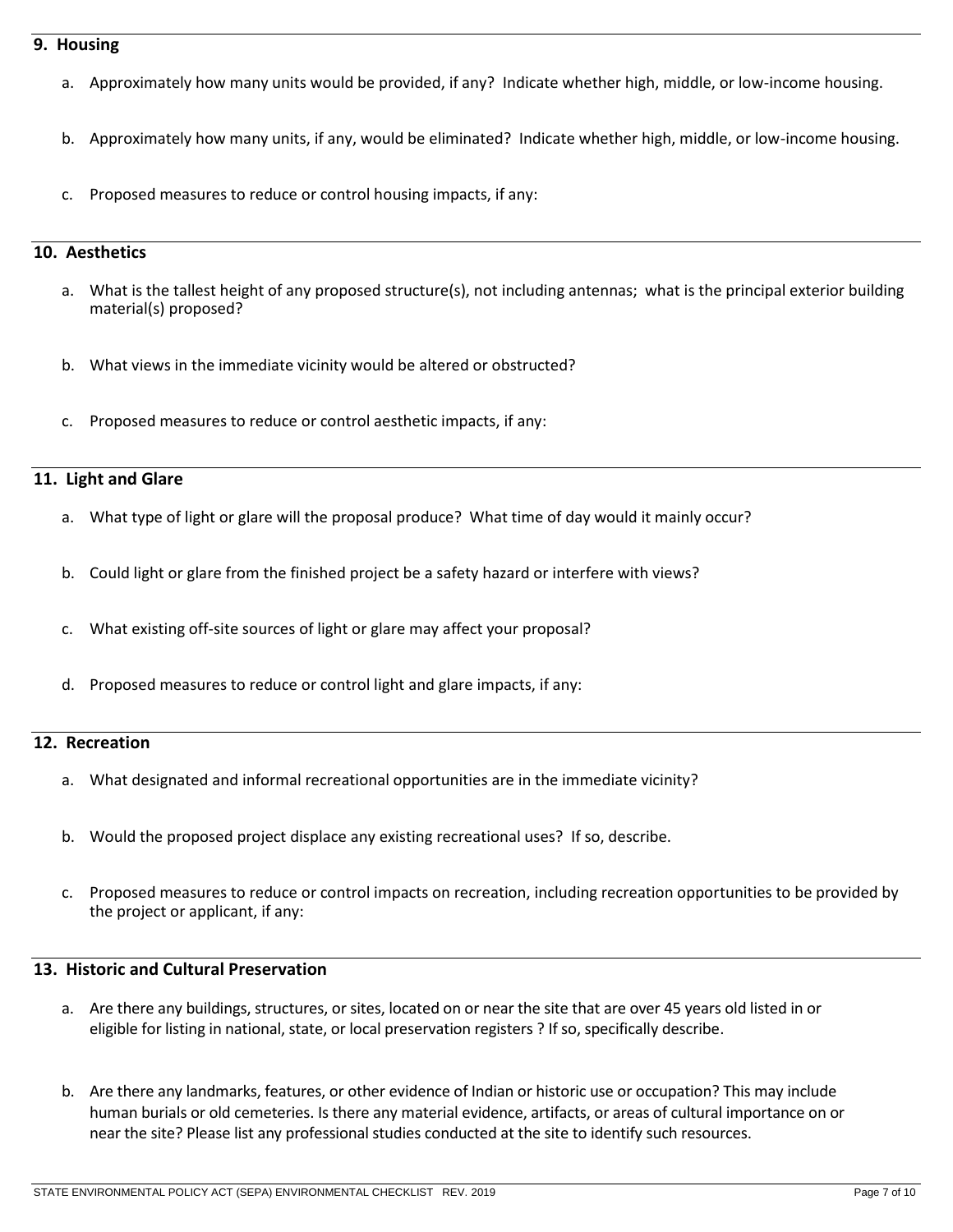- c. Describe the methods used to assess the potential impacts to cultural and historic resources on or near the project site. Examples include consultation with tribes and the department of archeology and historic preservation, archaeological surveys, historic maps, GIS data, etc.
- d. Proposed measures to avoid, minimize, or compensate for loss, changes to, and disturbance to resources. Please include plans for the above and any permits that may be required.

#### **14. Transportation**

- a. Identify public streets and highways serving the site or affected geographic area and describe proposed access to the existing street system. Show on site plans, if any.
- b. Is the site or affected geographic area currently served by public transit? If so, generally describe. If not, what is the approximate distance to the nearest transit stop?
- c. How many additional parking spaces would the completed project or non-project proposal have? How many would the project or proposal eliminate?
- d. Will the proposal require any new or improvements to existing roads, streets, pedestrian, bicycle or state transportation facilities, not including driveways? If so, generally describe (indicate whether public or private).
- e. Will the project or proposal use (or occur in the immediate vicinity of) water, rail, or air transportation? If so, generally describe.
- f. How many vehicular trips per day would be generated by the completed project or proposal? If known, indicate when peak volumes would occur and what percentage of the volume would be trucks (such as commercial and nonpassenger vehicles). What data or transportation models were used to make these estimates?
- g. Will the proposal interfere with, affect or be affected by the movement of agricultural and forest products on roads or streets in the area? If so, generally describe.
- h. Proposed measures to reduce or control transportation impacts, if any:

# **15. Public Services**

- a. Would the project result in an increased need for public services (for example: fire protection, police protection, public transit, health care, schools, other)? If so, generally describe.
- b. Proposed measures to reduce or control direct impacts on public services, if any.

# **16. Utilities**

a. Circle utilities currently available at the site: electricity, natural gas, water, refuse service, telephone, sanitary sewer, septic system, other.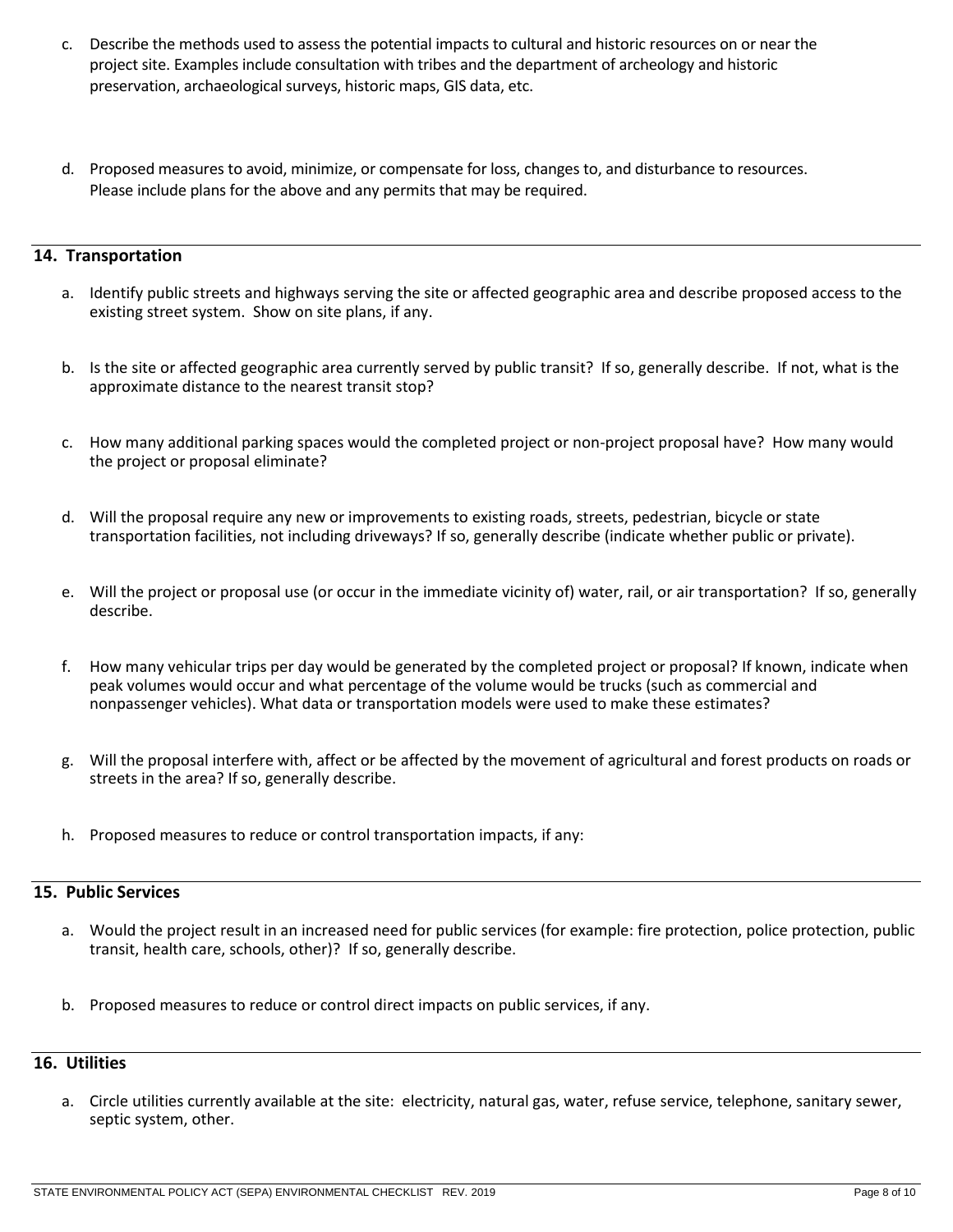b. Describe the utilities that are proposed for the project, the utility providing the service, and the general construction activities on the site or in the immediate vicinity which might be needed.

# **C. SIGNATURE**

The above answers are true and complete to the best of my knowledge. I understand that the lead agency is relying on them to make its decision.

Signature:

Name of signee: (Please Print)

Position and Agency/Organization:

Date Submitted:

# **D. SUPPLEMENTAL SHEET FOR NONPROJECT ACTIONS**

#### **Do not use this section if you are building something or physically changing the landscape.**

Because these questions are very general, it may be helpful to read them in conjunction with the list of the elements of the environment.

When answering these questions, be aware of the extent the proposal, or the types of activities likely to result from the proposal, would affect the item at a greater intensity or at a faster rate than if the proposal were not implemented. Respond briefly and in general terms.

- 1. How would the proposal be likely to increase discharge to water; emissions to air; production, storage, or release of toxic or hazardous substances; or production of noise?
- 2. Proposed measures to avoid or reduce such increases are:
- 3. How would the proposal be likely to affect plants, animals, fish, or marine life?
- 4. Proposed measures to protect conserve plants, animals, fish, or marine life are:
- 5. How would the proposal be likely to deplete energy or natural resources?